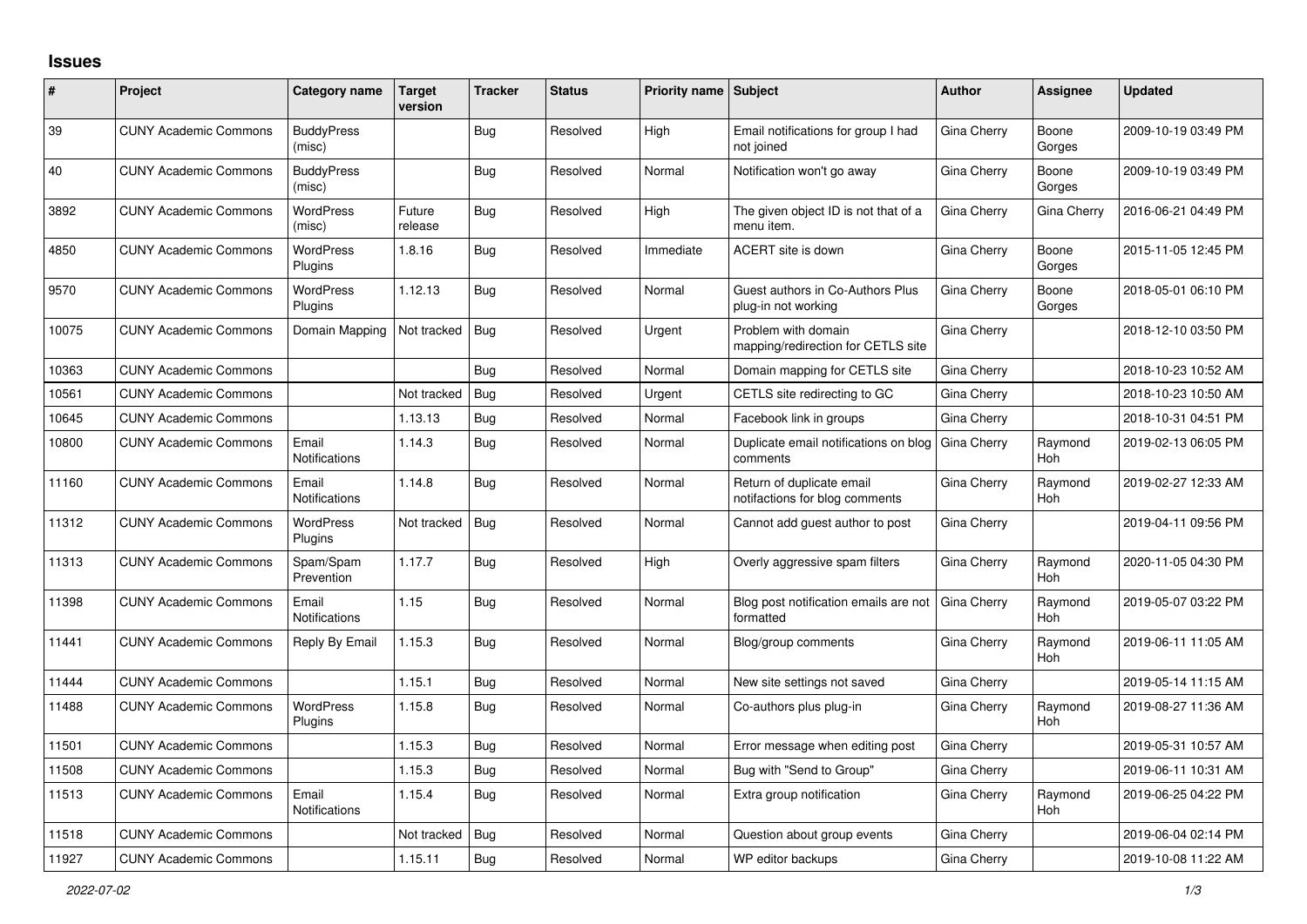| ∦     | Project                      | Category name                 | <b>Target</b><br>version | <b>Tracker</b> | <b>Status</b> | <b>Priority name Subject</b> |                                                      | Author      | Assignee        | <b>Updated</b>      |
|-------|------------------------------|-------------------------------|--------------------------|----------------|---------------|------------------------------|------------------------------------------------------|-------------|-----------------|---------------------|
| 11997 | <b>CUNY Academic Commons</b> | Domain Mapping                | 1.15.13                  | Bug            | Resolved      | Urgent                       | Domain mapping not working for<br><b>CETLS</b> site  | Gina Cherry | Raymond<br>Hoh  | 2019-11-12 10:38 AM |
| 12003 | <b>CUNY Academic Commons</b> |                               | 1.15.13                  | Bug            | Resolved      | Normal                       | Editing events using Events<br>Manager plugin        | Gina Cherry |                 | 2019-10-22 04:39 PM |
| 12030 | <b>CUNY Academic Commons</b> |                               | Not tracked              | Bug            | Resolved      | Normal                       | Issue with scheduled publishing                      | Gina Cherry |                 | 2020-02-11 04:47 PM |
| 12036 | <b>CUNY Academic Commons</b> | Email<br>Notifications        |                          | Bug            | Resolved      | Normal                       | Blog post notification not sent to<br>group          | Gina Cherry |                 | 2019-11-04 11:36 AM |
| 13969 | <b>CUNY Academic Commons</b> | Server                        | Not tracked              | Bug            | Resolved      | Normal                       | Problems accessing the Commons                       | Gina Cherry |                 | 2021-02-11 03:10 PM |
| 14841 | <b>CUNY Academic Commons</b> | <b>WordPress</b><br>Plugins   | 1.18.20                  | Bug            | Resolved      | Normal                       | Issue with Co-Authors Plus in the<br>Customizr theme | Gina Cherry | Raymond<br>Hoh  | 2021-10-07 08:14 PM |
| 14848 | <b>CUNY Academic Commons</b> | <b>WordPress</b><br>Plugins   | 1.18.21                  | <b>Bug</b>     | Resolved      | Normal                       | Bug with Gravity Forms/Commons<br>interaction        | Gina Cherry | Raymond<br>Hoh  | 2021-10-13 06:51 PM |
| 15094 | <b>CUNY Academic Commons</b> | Group Invitations             | 2.0.0                    | Bug            | Resolved      | Normal                       | Group admins added to site as<br>authors, not admins | Gina Cherry | Boone<br>Gorges | 2022-05-26 11:36 AM |
| 15203 | <b>CUNY Academic Commons</b> |                               | Not tracked              | Bug            | Resolved      | Normal                       | Comments no longer working                           | Gina Cherry |                 | 2022-01-19 03:41 PM |
| 11507 | <b>CUNY Academic Commons</b> |                               |                          | <b>Bug</b>     | Rejected      | Normal                       | Apply layout to existing site?                       | Gina Cherry |                 | 2019-05-31 01:33 PM |
| 11582 | <b>CUNY Academic Commons</b> |                               |                          | Bug            | Rejected      | Normal                       | Site privacy options                                 | Gina Cherry |                 | 2019-06-20 11:26 AM |
| 13704 | <b>CUNY Academic Commons</b> |                               |                          | Bug            | Rejected      | Normal                       | Site logo not updating                               | Gina Cherry |                 | 2021-02-23 10:46 AM |
| 11512 | <b>CUNY Academic Commons</b> |                               |                          | Bug            | Duplicate     | Normal                       | Links not opening in new tab                         | Gina Cherry |                 | 2019-06-04 11:08 AM |
| 11649 | <b>CUNY Academic Commons</b> | <b>WordPress</b><br>Plugins   | 2.0.3                    | <b>Bug</b>     | In Progress   | Normal                       | CC license displayed on every page                   | Gina Cherry | Raymond<br>Hoh  | 2022-06-29 11:32 AM |
| 3669  | <b>CUNY Academic Commons</b> | <b>WordPress</b><br>Plugins   | 1.7.4                    | Feature        | Resolved      | Normal                       | Plug-in request: Collapse-o-matic                    | Gina Cherry | Boone<br>Gorges | 2014-11-21 11:14 AM |
| 3976  | <b>CUNY Academic Commons</b> | Email<br><b>Notifications</b> | 1.7.18                   | Feature        | Resolved      | Normal                       | Emails to blog subscribers should<br>be sent in HTML | Gina Cherry | Boone<br>Gorges | 2015-04-12 02:18 PM |
| 3998  | <b>CUNY Academic Commons</b> | <b>WordPress</b><br>Plugins   | 1.7.19                   | Feature        | Resolved      | Normal                       | Voicethread plugin                                   | Gina Cherry | Boone<br>Gorges | 2015-04-21 02:35 PM |
| 4751  | <b>CUNY Academic Commons</b> | <b>WordPress</b><br>Themes    | 1.8.13                   | Feature        | Resolved      | Normal                       | Request for two plug-ins                             | Gina Cherry | Boone<br>Gorges | 2015-10-13 09:29 AM |
| 7944  | <b>CUNY Academic Commons</b> | <b>WordPress</b><br>Plugins   | 1.10.16                  | Feature        | Resolved      | Normal                       | MailChimp plug-in                                    | Gina Cherry |                 | 2017-04-11 12:38 PM |
| 8389  | <b>CUNY Academic Commons</b> | <b>WordPress</b><br>Plugins   | 1.11.6                   | Feature        | Resolved      | Normal                       | Gravity Forms + Custom Post Types<br>plug-in         | Gina Cherry | Boone<br>Gorges | 2017-07-06 08:09 PM |
| 10847 | <b>CUNY Academic Commons</b> | <b>Blogs</b><br>(BuddyPress)  | 1.15                     | Feature        | Resolved      | Normal                       | Select which blog posts are sent to<br>group         | Gina Cherry | Boone<br>Gorges | 2019-04-23 03:54 PM |
| 11311 | <b>CUNY Academic Commons</b> | <b>WordPress</b><br>Plugins   | 1.14.11                  | Feature        | Resolved      | Normal                       | Request for post expiration plug-in                  | Gina Cherry | Raymond<br>Hoh  | 2019-04-15 10:47 AM |